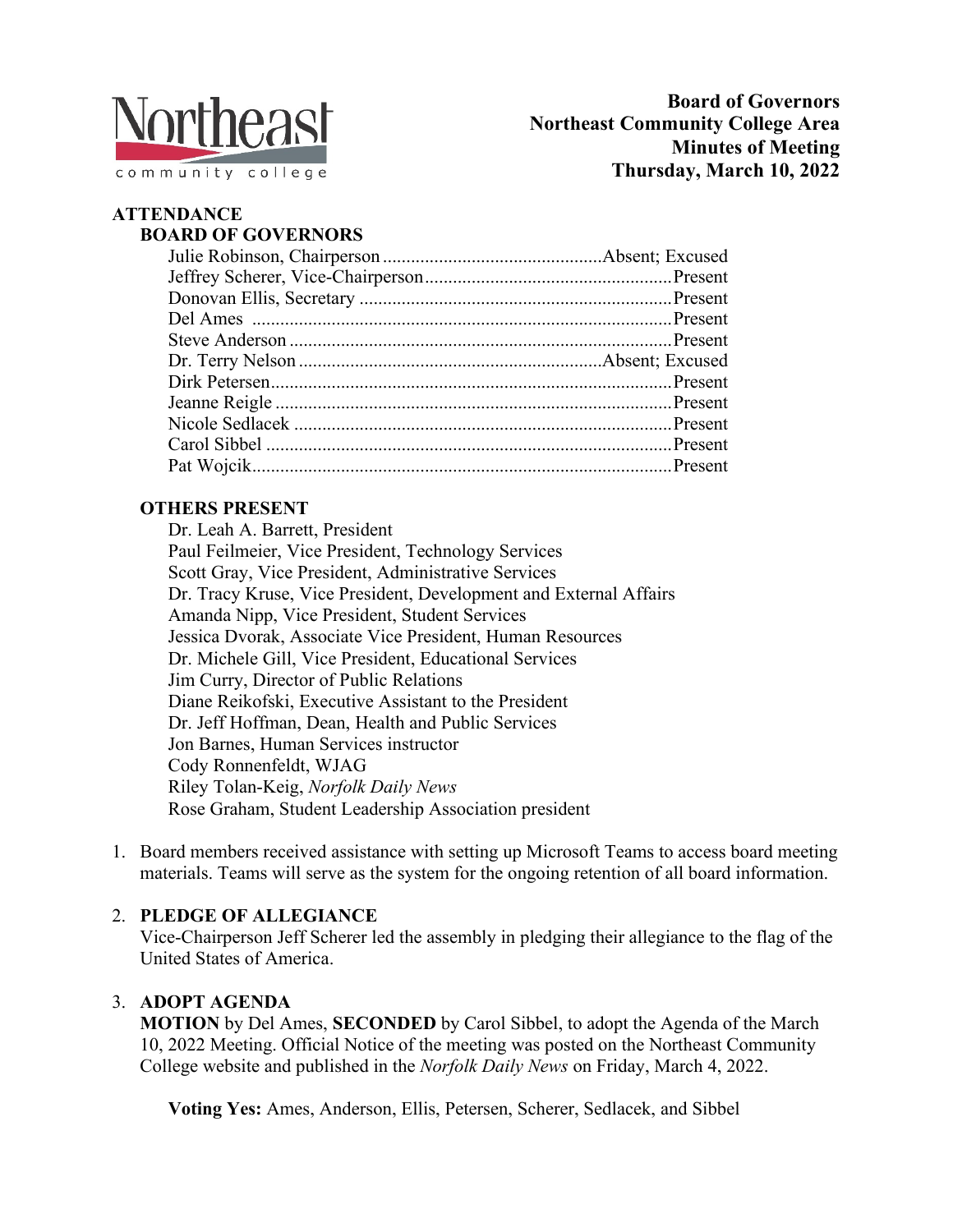**Voting No:** None

**Absent:** Robinson and Nelson **MOTION CARRIED** 

#### 4. **EXECUTIVE SESSION**

At 11:07 a.m., Nicole Sedlacek MOVED and Steve Anderson SECONDED the motion to enter into Executive Session for the purpose of discussion communication received regarding notice of claim of possible litigation and to reconvene to the Board of Governors meeting once business is discussed.

**Voting Yes:** Anderson, Ellis, Petersen, Scherer, Sedlacek, Sibbel, and Ames

**Voting No:** None

**Absent:** Robinson and Nelson **MOTION CARRIED** 

The Board of Governors meeting reconvened at 11:17 a.m.

### 5. **BOARD EDUCATION AND INFORMATION**

- 5.1 Administrative Services Report
	- 5.1.1 Monthly Financial Report and Paid Bills Monthly Financial Statement and paid bills were briefly reviewed. The most significant payments were for reroofing of the Cox Activities Center and the purchase of aging desktop or laptop computers. A replacement schedule remains in place for updating faculty and employee computers.
- 5.2 Student Services Report
	- 5.2.1 College affordability update

Review and discussion regarding college affordability and how Northeast Community College compares to its peers and across the nation. 2020-2021 data reflects that Northeast's tuition and fees remains slightly below the national average for public two-year institutions.

Review was given to, and explanation provided on how cost of attendance budgets for students living on campus are established, reviewed percentages of the financial need of Northeast's degree-seeking students and reported ways to fill the financial gap include parent-plus loans, Northeast scholarships, institutional assistance, payment plans, and on- and off-campus employment.

Concerns were expressed for the increased gas prices and strains caused to students traveling to campus. Students have an opportunity to request additional funding for these types of situations. Northeast has also entered into and agreement with Norfolk Area Transit that students can ride for free. Although the agreement does not go into effect until the fall semester, current students have been able to take advantage of this opportunity.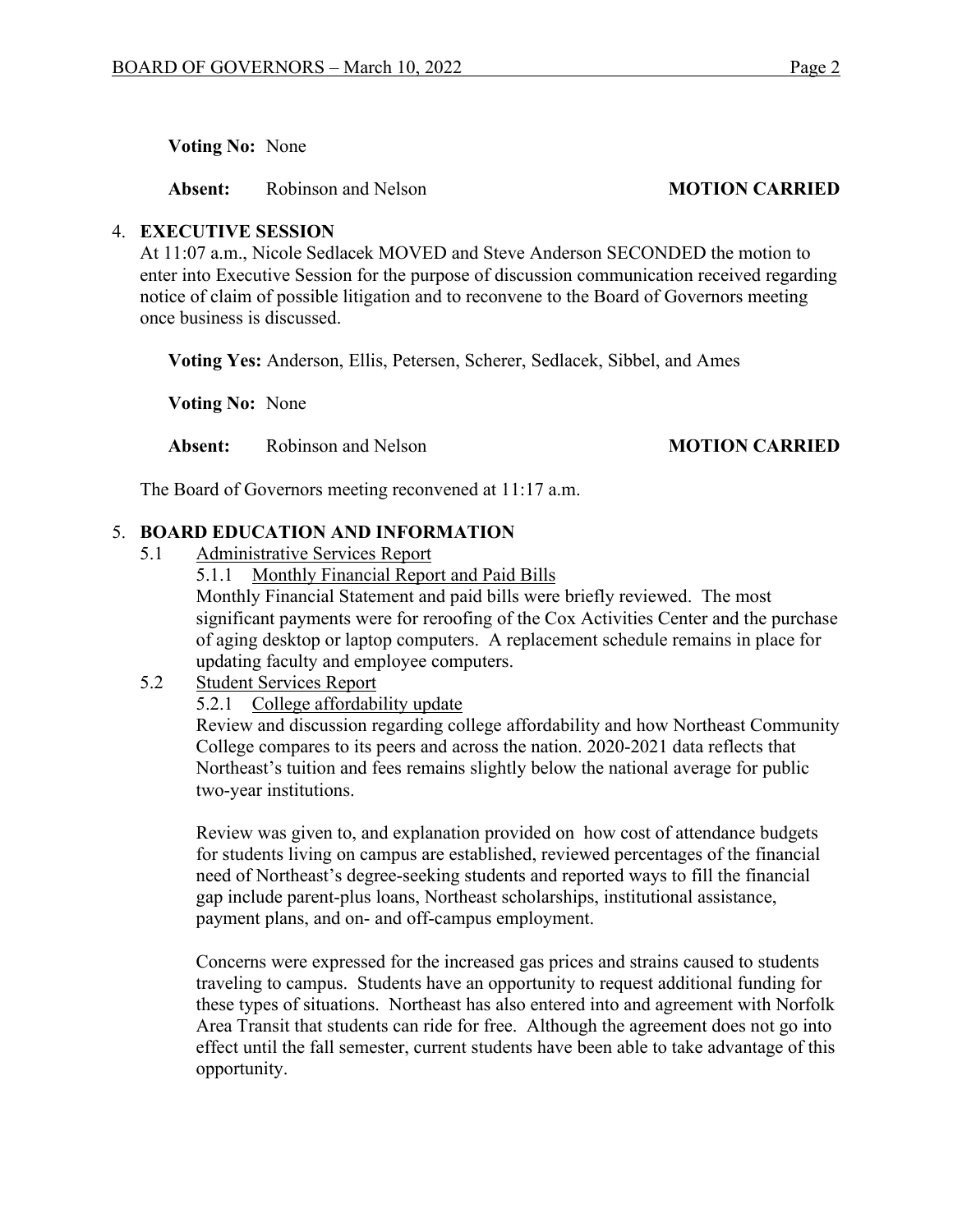The student loan default rate has decreased from 12.7% in FY 2017 to 5% in FY 2018.

5.3 Educational Services Report

5.3.1 Drug and Alcohol Counseling certificate program review

The Drug and Alcohol Counseling certificate program was originally approved by the Nebraska Coordinating Commission for Postsecondary Education (CCPE) in Spring 2020. Because the certificate program has just completed its first year of existence if fall below the established CCPE thresholds.

Northeast's Drug and Alcohol Counseling (DAC) certificate program students an additional credential to enhance workforce employability. The DAC program is primarily delivered online, making it accessible to all students. The short-term format of the coursework can be completed in one semester, or in one year by taking only one course at a time.

The Registrar's Office at Northeast Community College has identified ten DAC certificate graduates as of December 2021. In addition, ten students are on track to complete the certificate in the Spring 2022 semester.

The job outlook for substance abuse, behavioral disorder, and mental health counselors is projected to grow 23% from 2020 to 2030 nationally. In northeast Nebraska, this number increases to 29%.

Suggestions were provided to explore the possibility of providing continuing education opportunities for existing licensed practitioners and/or companies/agencies.

Northeast's DAC certificate program provides affordable, accessible, high-quality education in a high demand field and enhances statewide goals for education and is poised to contribute to the shortage of workforce needs in the 20-county service area as well as statewide.

A consensus was reached by the Board of Governors that the Drug and Alcohol certificate program will aid in meeting the growing need for counselors in the service area and beyond. A feasible plan is in place to grow the program and allow students to gain employment that would provide a livable wage.

## 5.4 Development/External Relations

5.4.1 President's Update

Northeast Community College recently received notification that the Quality Initiative Project demonstrated the following requirements established by the Higher Learning Commission (HLC). A huge thank you to Michela Keeler-Strom who took the lead, along with Mary Honke, who also worked on the project.

- o Its seriousness of the undertaking
- o The initiative had scope and impact.
- o The commitment to and engage in the initiative.
- o Adequate resource provision.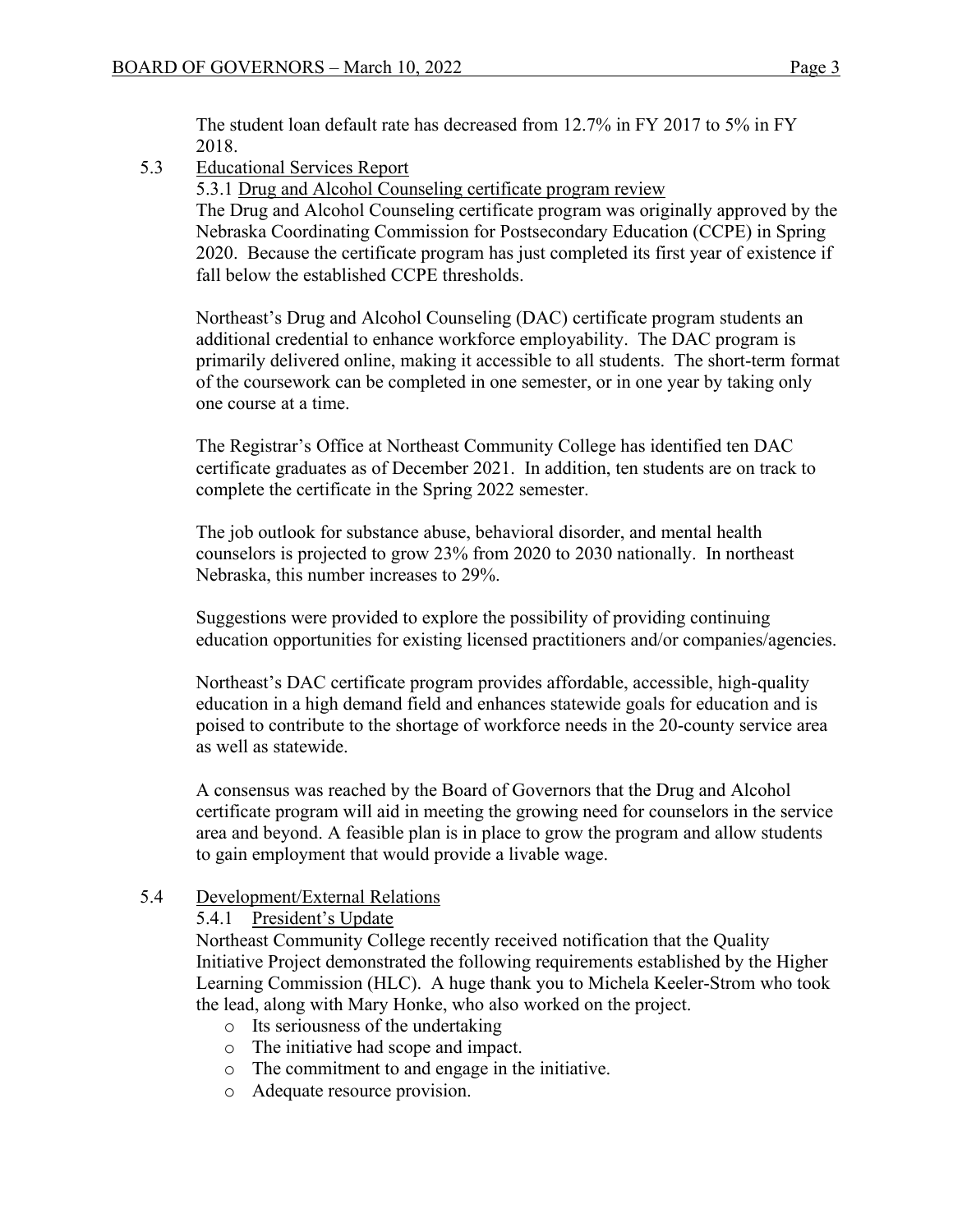On Friday, March 4th, Northeast Community College joined others across the United States in celebrating National Employee Appreciate Day 2022. Employees were provided coffee and donuts.

Two years ago, the Board of Governors participated in a focus group regarding Northeast's capacity in the guided pathways effort. The same consultant from the National Center for Inquiry and Improvement (NCII) was on campus this week to assist staff in understanding and disaggregating data to understand students who are not successful in college. The consultant is paid for through a grant funded by the Peter Kiewit Foundation.

Last week, a representative from the William and Ruth Scott Foundation was on campus to meet with Dr. Leah Barrett and robust discussion was held.

Congratulations to Tracy Kruse for graduating from Leadership Nebraska and to Jessica Dvorak for being accepted into Purdue Law School.

President Leah Barrett's work with the Aspen Fellowship continues to be a good experience that aligns with Guided Pathways, disaggregating data, and assuring that people have access to reach educational and workforce goals. Dr. Barrett has taken portions of what she has access to and creating workshops with staff to spend time discussing how this aligns with Northeast's overall strategic priorities.

Discussion was held on a primary project that is being worked on and would be partially funded by a request submitted to the Governor's Office for use of American Rescue Plan Act (ARPA) dollars. Northeast is partnering with Invest Nebraska on this project.

#### 5.4.2 Legislative Update

President Barrett, Dr. Kruse, and several board members have spent a number of days in Lincoln meeting with area legislators. In addition, Dr. Barrett has had the opportunity to provide testimony on a number of bills. Important dates include the release of the appropriations budget on March  $11<sup>th</sup>$ , the state budget must be passed by March  $29<sup>th</sup>$ , and the final day of the  $107<sup>th</sup>$  Legislature is April  $20<sup>th</sup>$ . Review was given to bills that are being following by Nebraska's community colleges.

Several of the 2022 Legislative races in our district are uncontested. Individuals that are running for contested districts will be invited to campus to provide them an opportunity to be better educated about Northeast Community College. 5.4.3 NCCA Report

NCCA Executive Director, Courtney Wittstruck, continues to provide weekly legislative updates.

The NCCA Board of Directors will meet at the end of May for a retreat to establish a statewide strategic plan as suggested by Ms. Wittstruck.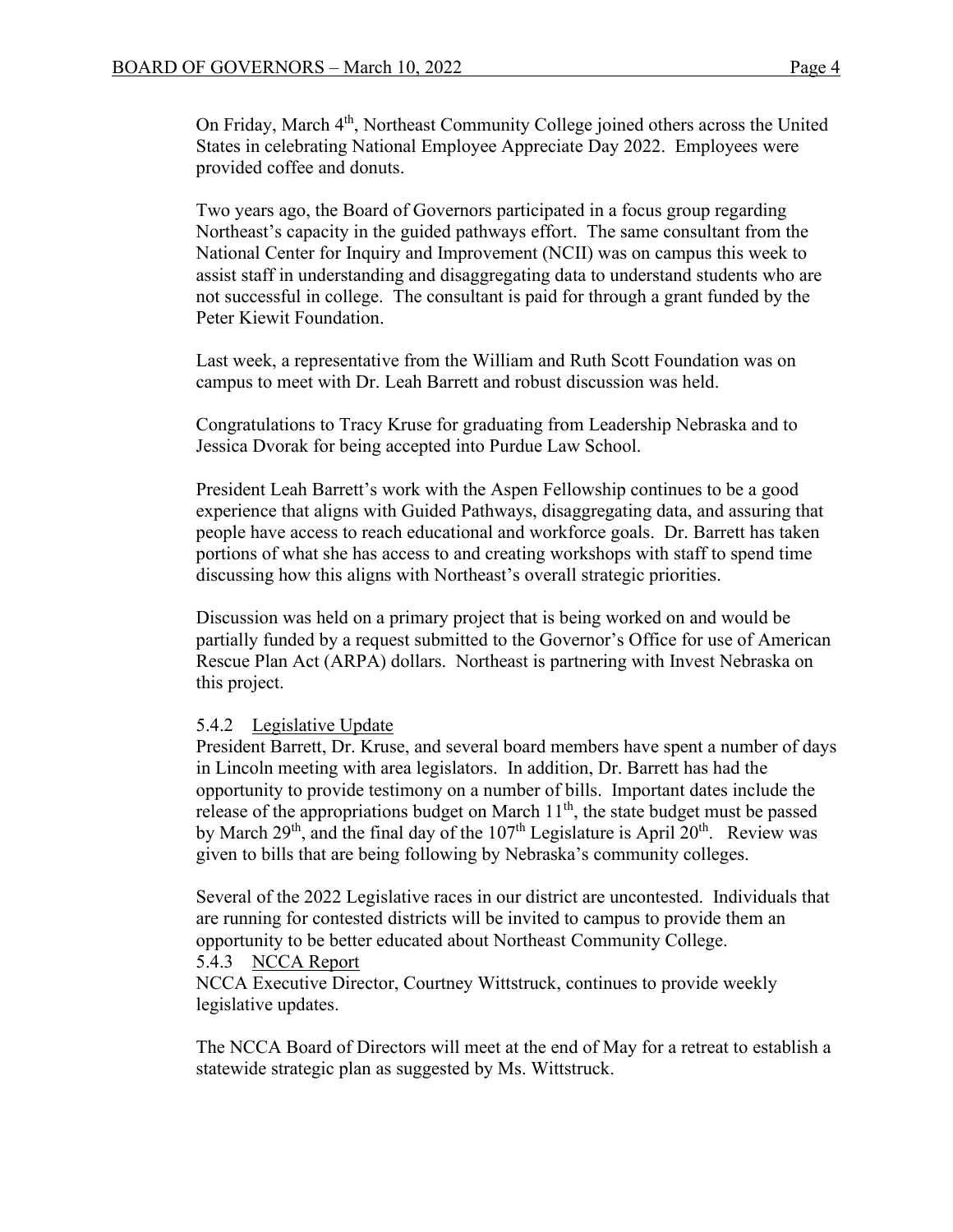The NCCA Annual Meeting will be held in Columbus in November. This provides good opportunity to have more interaction with other board members and the NCCA executive director.

### 6. **COMMITTEE REPORTS**

6.1 Governance Committee

Governance Committee met on March 3<sup>rd</sup> at which an error was identified in the template used for EL-07, Compensation and Benefits. The corrected copy of the monitoring report is being presented today for approval.

 Revisions to GP-14, Special Rules of Order were presented for FIRST READING consideration in February. During the March  $3<sup>rd</sup>$  meeting, additional edits related to the public comment portion of the agenda were recommended and are included in today's supporting materials.

Members of the Governance Committee completed their Self-Evaluation of GP-04, Role of Board Chair and will be included as part of the April 14<sup>th</sup> Board Self-Evaluation

6.2 Ownership Linkage Committee

 The Board Planning Cycle is available in Teams. Upcoming events include the South Sioux City Joint meeting and will be attended by Del Ames, Steve Anderson, and Pat Wojcik. The Annual Scholarship Luncheon will be held on April 7<sup>th</sup>. When information is received, those interested in attending should contact Diane Reikofski. The Norfolk Area Chamber of Commerce Annual Banquet will be held the evening on April  $7<sup>th</sup>$  and will be attended by Del Ames and a number of staff.

 A meeting of the Ownership Linkage Committee will be scheduled prior to the April 14<sup>th</sup> Board of Governors meeting.

6.3 Search Committee An orientation session for the two new board members, Jeanne Reigle and Pat Wojcik, will be scheduled.

## 7. **MONITORING REPORT**

7.1 EL-10, Land and Development

Board members acknowledged that the work in preparing the monitoring reports is more intense during first review. Identifying gaps or areas of improvement will be easier to identify in subsequent reports.

- 7.2 EL-11, Construction Discussion was held to further understand the definitions established by the Nebraska Coordinating Committee for Postsecondary Education for capital construction projects and maximum capital expenditures.
- 7.3 EL-07, Compensation and Benefits Initially approved during the February 17<sup>th</sup> meeting. Members of the Governance Committee later identified an error in the template. The template language has been updated but the content of the report has not changed.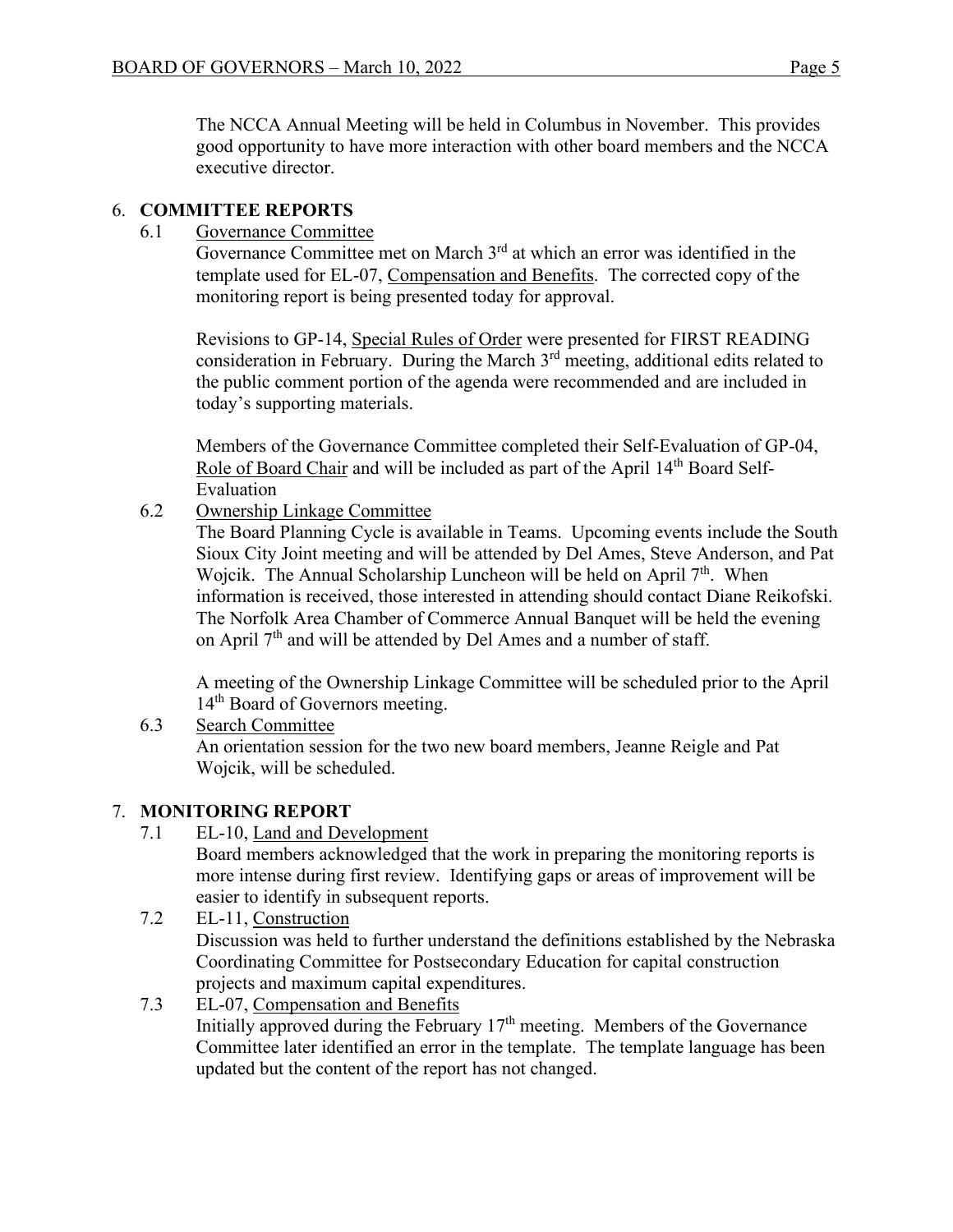#### 8. **BREAK**

#### 9. **SEARCH COMMITTEE RECOMMENDATIONS**

9.1 **MOTION** by Steve Anderson, **SECONDED** by Del Ames to approve the appointment of Pat Wojcik of South Sioux City, NE as a Board of Governors representative for District III.

**Voting Yes:** Ellis, Petersen, Scherer, Sedlacek, Sibbel, Ames, and Anderson

 **Voting No:** None

**Absent:** Nelson and Robinson **MOTION CARRIED** 

9.2 **MOTION** by Steve Anderson, **SECONDED** by Nicole Sedlacek to approve the appointment of Jeanne Reigle of Madison, NE as a Board of Governors representative for District IV.

**Voting Yes:** Petersen, Scherer, Sedlacek, Wojcik, Ames, Anderson, and Ellis

 **Voting No:** None

**Absent:** Nelson, Robinson, and Sibbel **MOTION CARRIED** 

9.3 Scott Gray ADMINISTERED the Oath of Office to Jeanne Reigle and Pat Wojcik.

#### 10. **CONSENT AGENDA**

**MOTION** by Dirk Petersen, **SECONDED** by Donovan Ellis to approve the CONSENT AGENDA:

- 10.1 Approve Minutes of the February 17, 2022 Meeting.
- 10.2 Acknowledge and accept the Monthly Financial Report for February 28, 2022 and claims paid in February 2022.

**Voting Yes:** Reigle, Sedlacek, Wojcik, Ames, Anderson, Ellis, and Petersen

 **Voting No:** None

**Abstain:** Scherer

**Absent:** Nelson, Robinson, and Sibbel **MOTION CARRIED** 

#### 11. **PUBLIC COMMENT**

Vice-Chairperson Scherer noted that a copy of the Open Meetings Law is posted on the table at the back of the room. No constituents were in attendance to address the board with a public comment.

### 12. **COLLEGE REPORTS**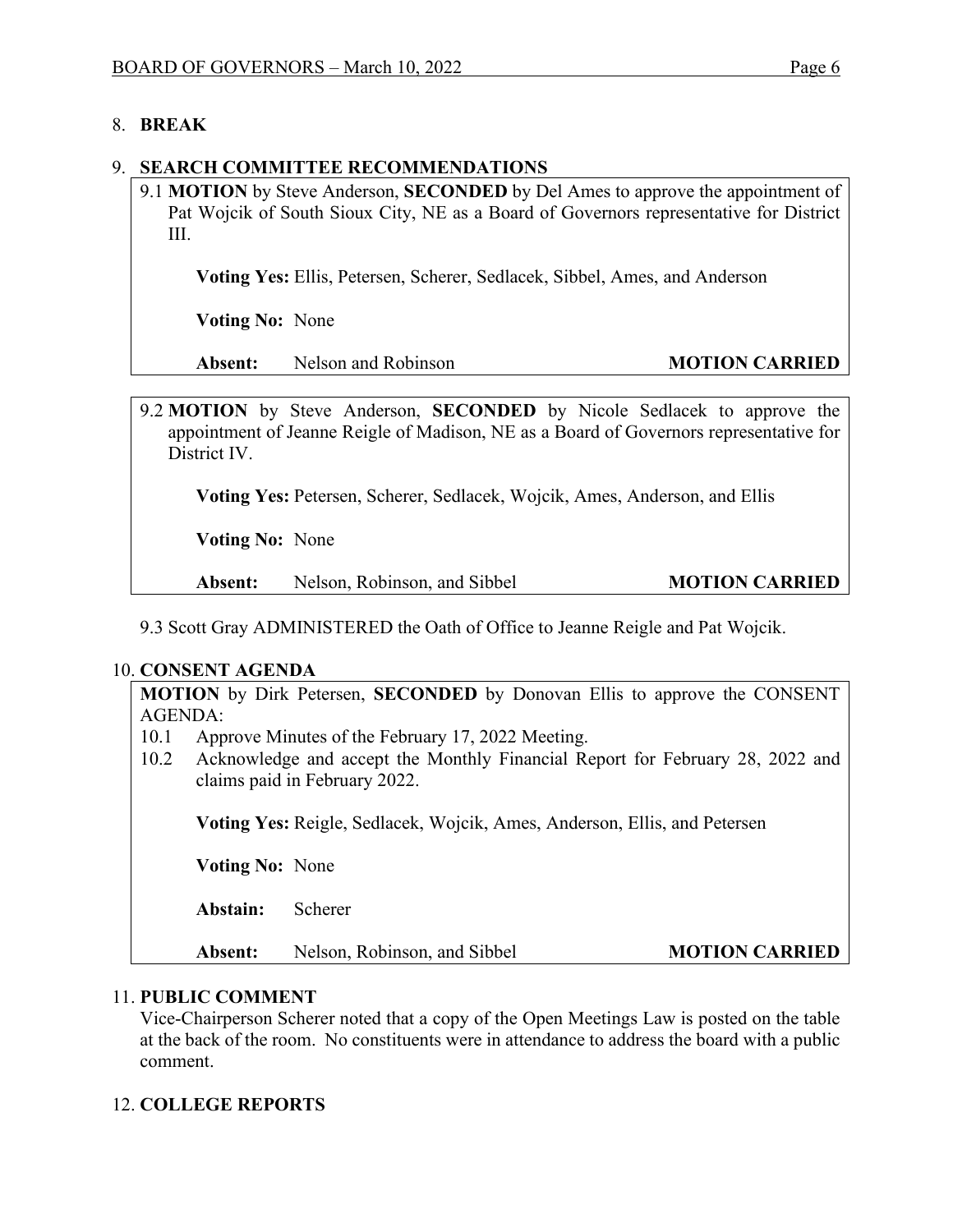- 12.1 Student Leadership Association (SLA)
	- SLA raised \$500 through a recent bake sale. Proceeds will go to the Women's Empowering Lifeline in Norfolk.
	- Submissions for the art contest must be received by April  $1<sup>st</sup>$ .

## 12.2 President's Report

President Leah Barrett highlighted activities, events, and accomplishments of faculty, staff, students, and athletes that have occurred during the past month. A complete copy of the President's Report is available in the President's Office.

## 13. **ITEMS FOR DECISION**

| 13.1 | <b>MOTION</b> by Donovan Ellis, <b>SECONDED</b> by Del Ames to recommend continuation |
|------|---------------------------------------------------------------------------------------|
|      | of the Drug and Alcohol Counseling certificate program at Northeast Community         |
|      | College for submission to the Nebraska Coordinating Commission for Postsecondary      |
|      | Education.                                                                            |

**Voting Yes:** Scherer, Sedlacek, Wojcik, Ames, Anderson, Ellis, Petersen, and Reigle

 **Voting No:** None

**Absent:** Nelson, Robinson, and Sibbel **MOTION CARRIED** 

13.2 The Governance Committee has reviewed the policy and reported that two existing procedures address the process related to academic grades records retention.

**MOTION** by Dirk Petersen to accept the **SECOND READING** and **APPROVE** the deletion of BP-4010, Academic Grades and Records Retention. Steve Anderson **SECONDED** the motion.

**Voting Yes:** Sedlacek, Wojcik, Ames, Anderson, Ellis, Petersen, Reigle, and Scherer

 **Voting No:** None

Absent: Nelson, Robinson, and Sibbel **MOTION CARRIED** 

| 13.3 |                                                               | <b>MOTION</b> by Dirk Petersen, <b>SECONDED</b> by Nicole Sedlacek to accept the |  |
|------|---------------------------------------------------------------|----------------------------------------------------------------------------------|--|
|      | <b>SECOND READING and APPROVE revisions to the following:</b> |                                                                                  |  |
|      | 10.3.1                                                        | EL-11, Construction. Revisions are being made to align with the definition       |  |
|      |                                                               | that exists within the Coordinating Commission for Postsecondary                 |  |
|      |                                                               | Education (CCPE) Act. and is also consistent with what Northeast has done        |  |
|      |                                                               | in the past.                                                                     |  |
|      | 10.3.2                                                        | EL-03, Treatment of Employees. Redundant language is being removed.              |  |
|      | 10.3.3                                                        | GP-14, Special Rules of Order. Additional language has been added to this        |  |
|      |                                                               | policy to provide more avenues for individuals to make public comment            |  |
|      |                                                               | during board meetings.                                                           |  |